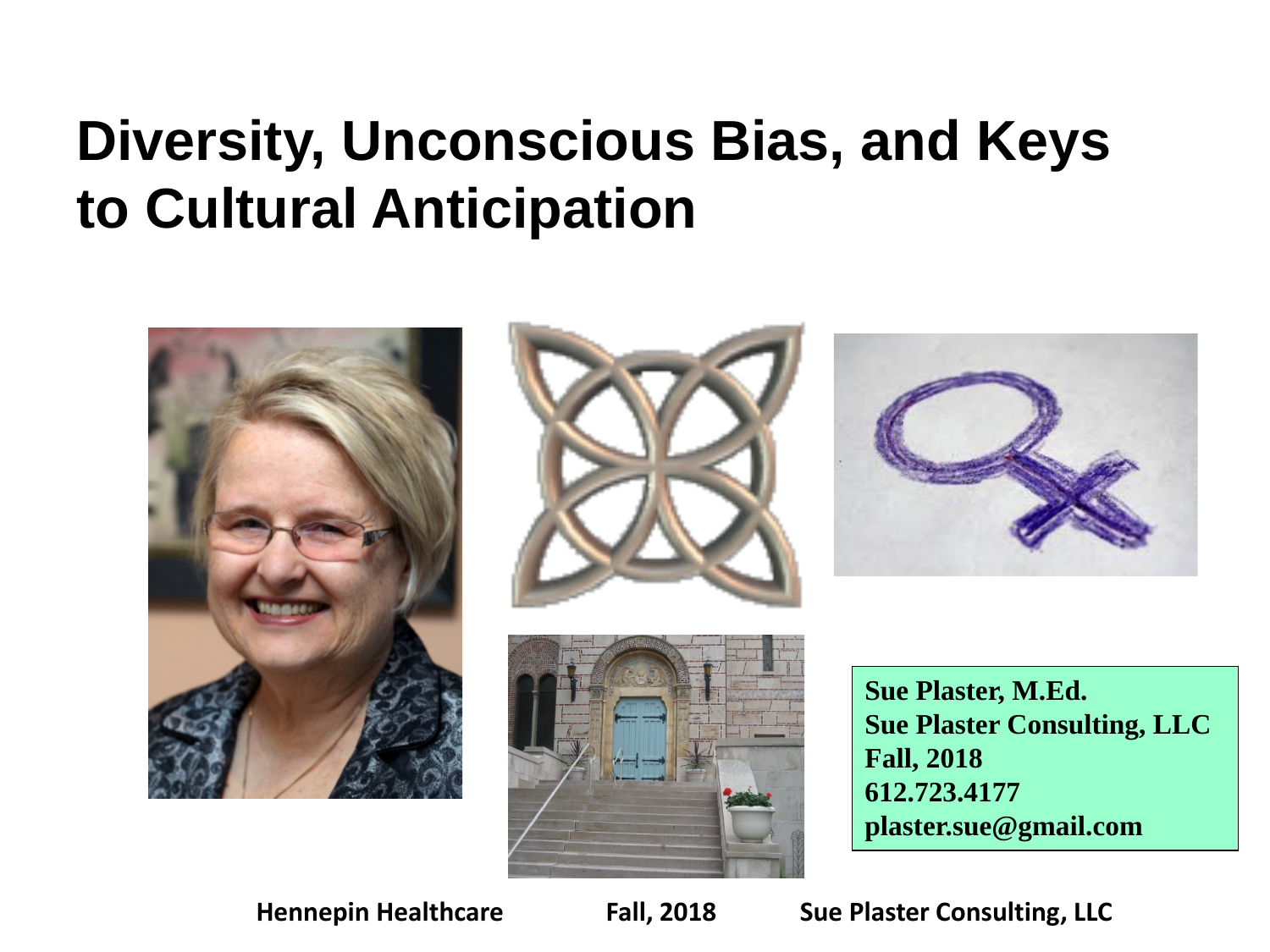

# Agenda For Today

#### **Awareness Exercise – Start With Ourselves**

**Can We Talk? Language of Diversity**

**Blind Spots**

**3 Potent Examples**

**Call to Action: Counteracting Bias Through Common Ground**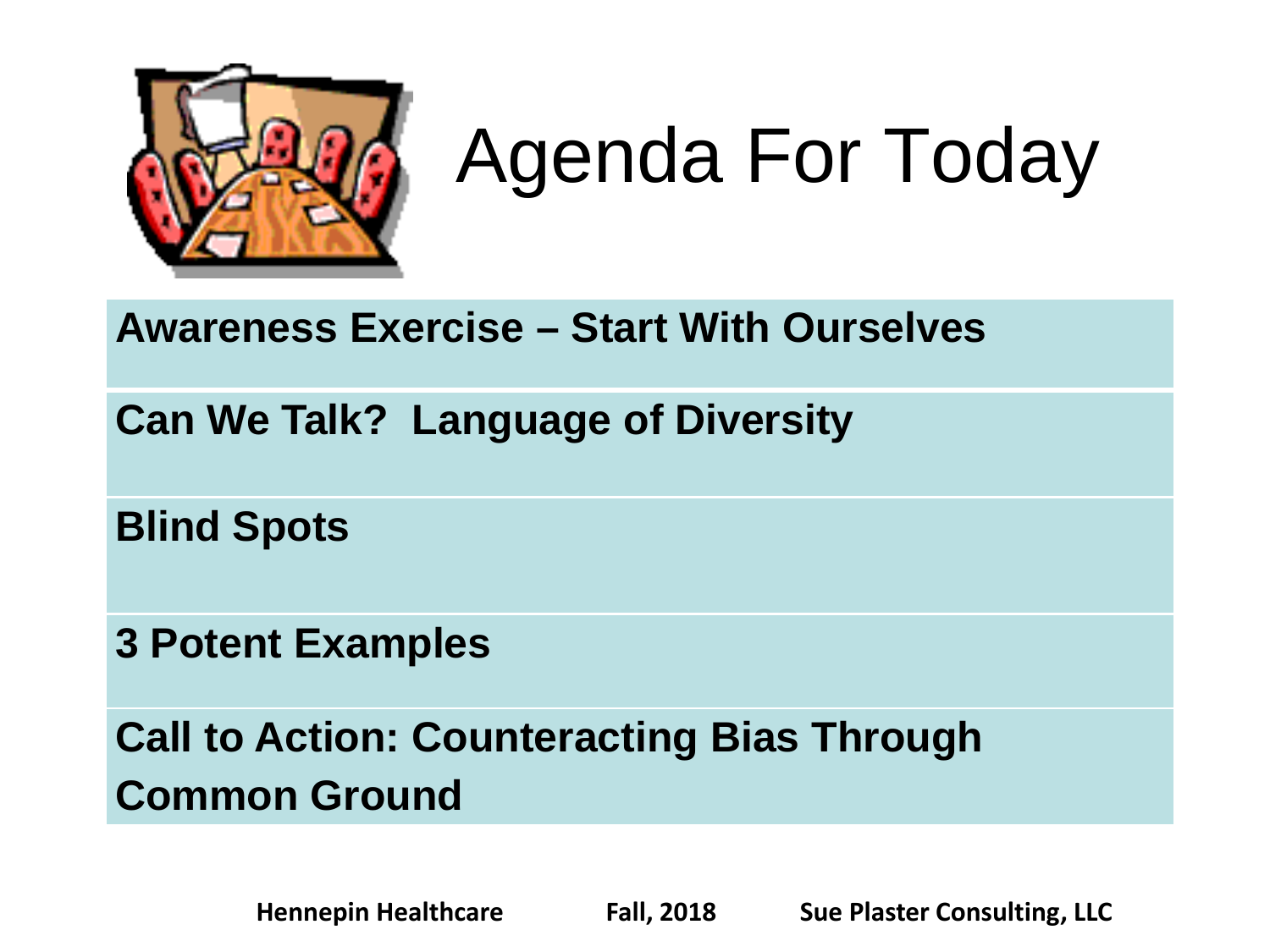# **Exercise: 10 Words About You**

- Sue
- Plaster
- Woman
- Baby Boomer
- The
- Luck
- Of
- The
- Irish



 $So \dots$ **Do You Know What The Celtic Knot Symbolizes?**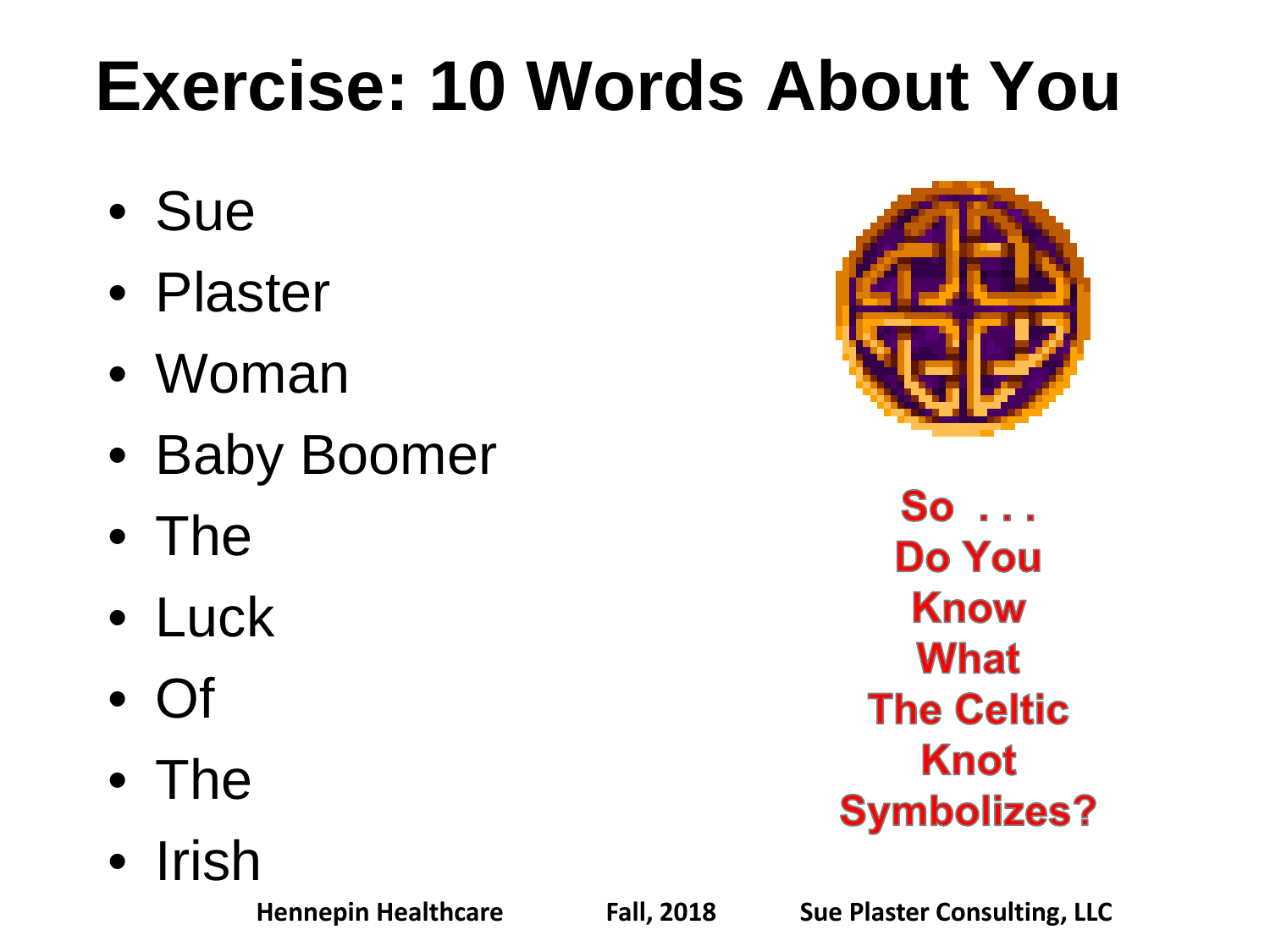### **Language of Diversity**

| <b>Diversity</b>                  | • The acknowledgement and appreciation of<br>our similarities and differences                                                                                       |
|-----------------------------------|---------------------------------------------------------------------------------------------------------------------------------------------------------------------|
| <b>Equity</b>                     | • Creating equal opportunity in each venue of our<br>lives. Health care equity for example involves equity<br>of access, treatment, service and outcomes            |
| <b>Microinequities</b>            | • "The Little Things that become the Big"<br>Things." "Small" everyday inequities based on<br>a difference, often delivered without<br>realization of their impact. |
| <b>Privilege</b>                  | • Special right, advantage, or immunity granted<br>or available only to a particular person or<br>group.                                                            |
| <b>Unconscious</b><br><b>Bias</b> | • An inflexible, positive or negative belief<br>that we are not aware of but that influences<br>how we think and act toward a particular<br>category of people.     |
| <b>Hennepin Healthcare</b>        | $\overline{4}$<br><b>Fall, 2018</b><br><b>Sue Plaster Consulting, LLC</b>                                                                                           |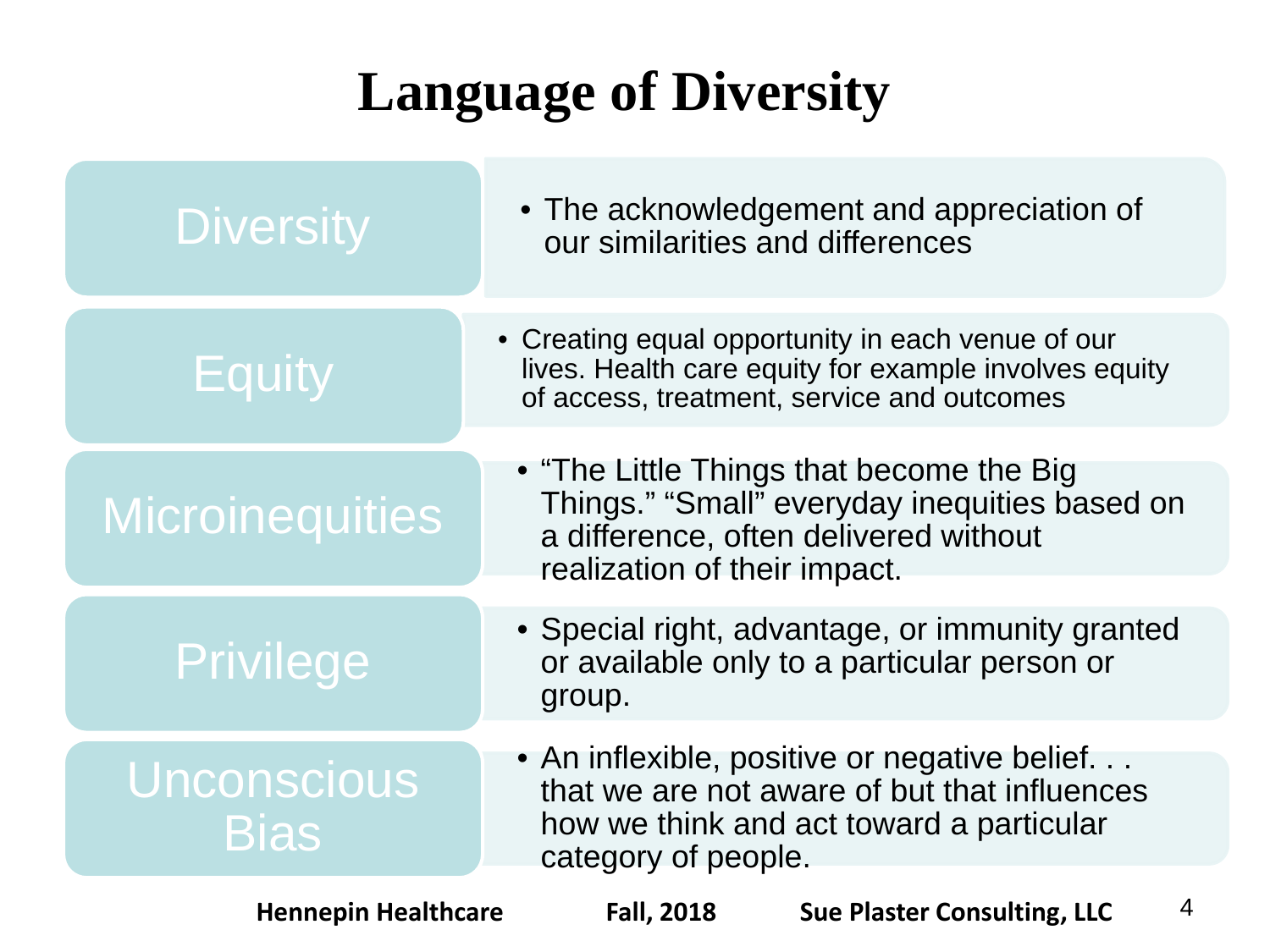### **About Generalizations**

- *What is the difference between a "working generalization" and an unconscious bias?*
- *A working generalization allows you to go into new situations have some idea what may happen. It is not inflexible, if you adjust to what you learn through more experience.*

"When You **Know Better, You** Do Better" **Maya Angelous**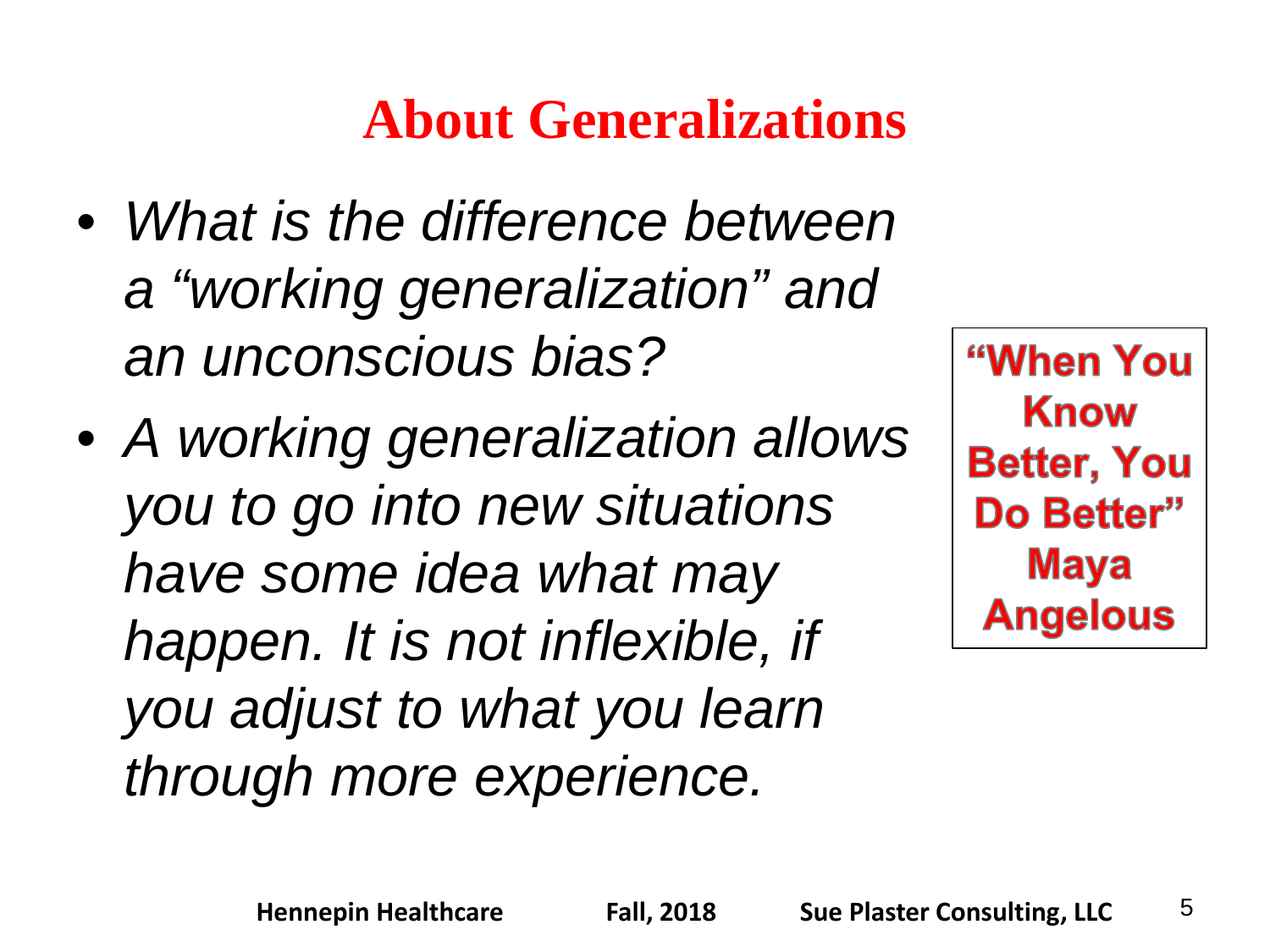# **Cultural** *Anticipation*



#### So ... What Does It Mean to Anticipate?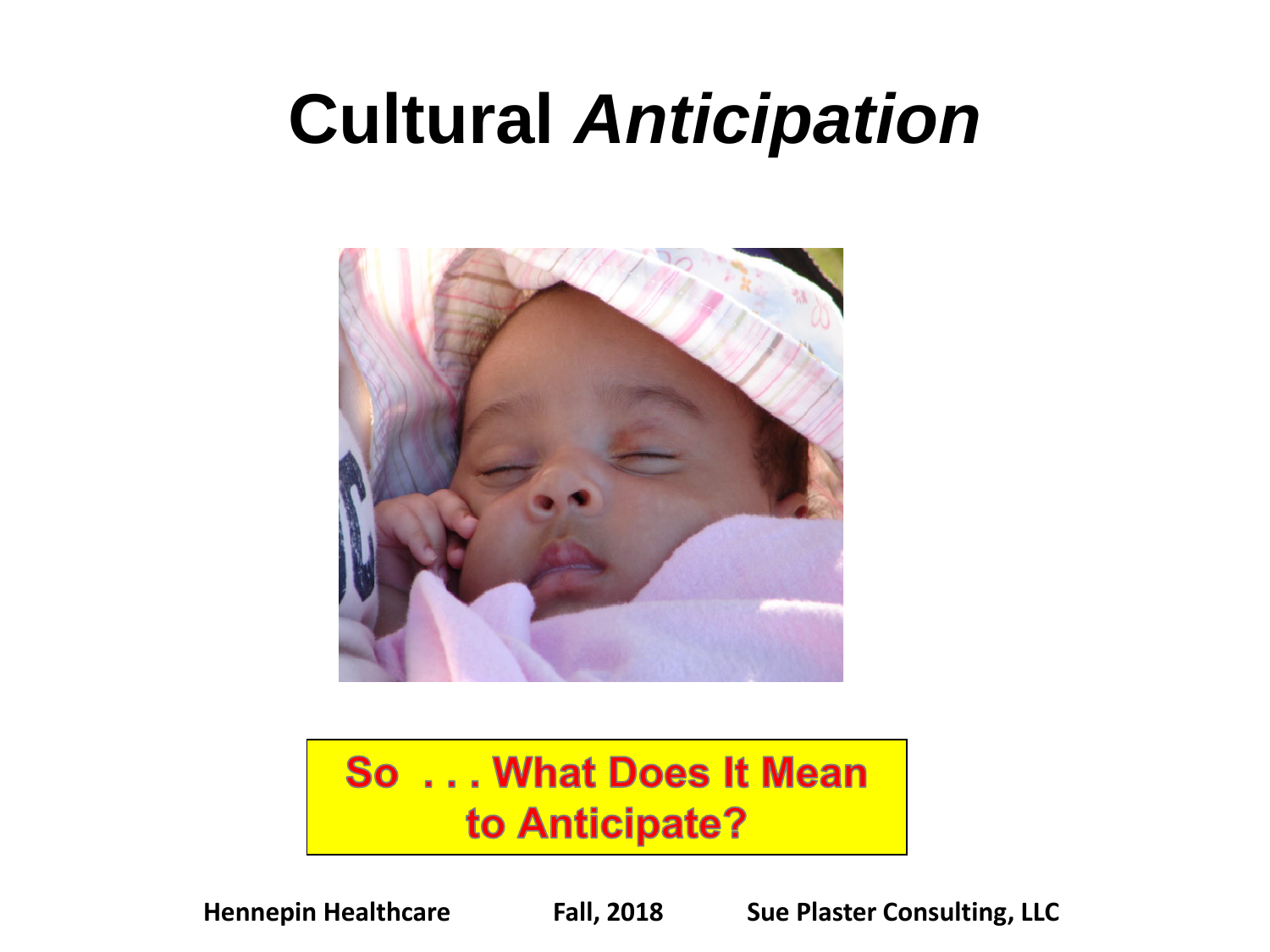#### **Johari Window – Blind Spots**

|                                                 | <b>Known to Self</b> | <b>Not Known</b><br>to Self |
|-------------------------------------------------|----------------------|-----------------------------|
| Known<br>to<br><b>Others</b>                    | Arena                | <b>Blind Spot</b>           |
| Not<br>Known<br>$\overline{I}$<br><b>Others</b> | Façade               | Unknown                     |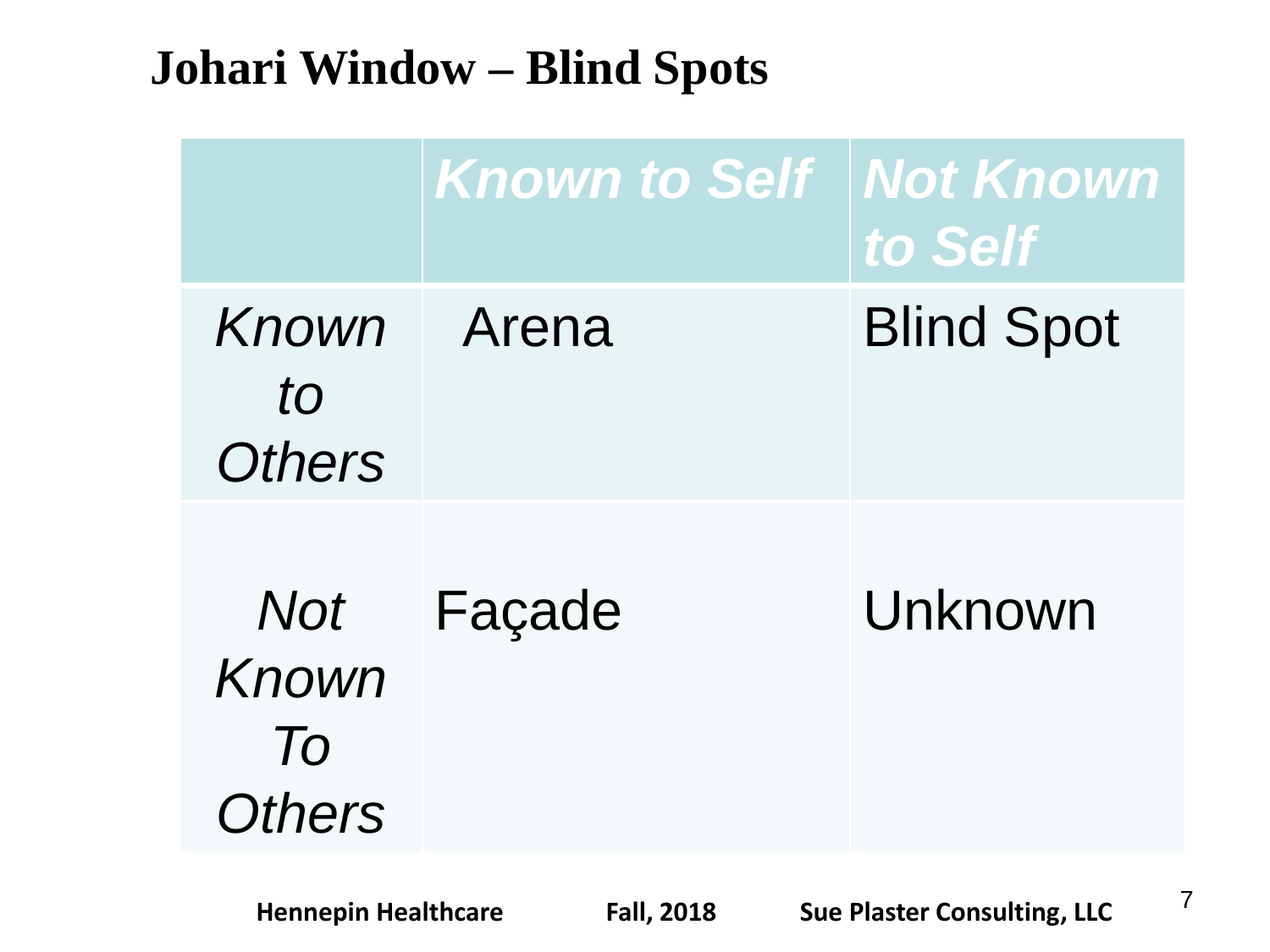#### **Three Examples of Potential Unconscious Bias**

- 1. Icebreaker: Two Truths and a Lie
- 2. Attire: The Longyi
- 3. Greeting: The Handshake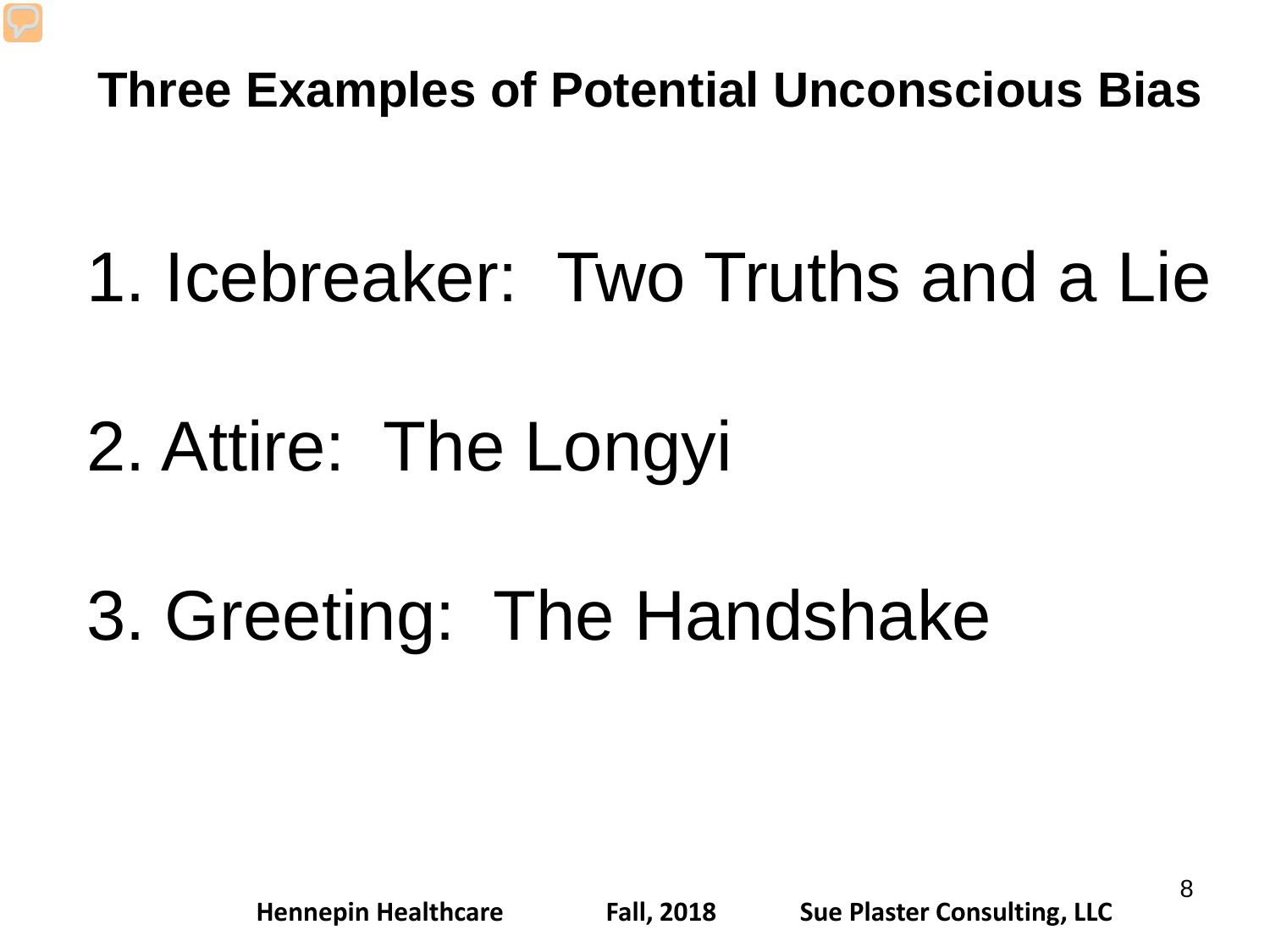# Taking Action

- 1. The Pause
- 2. Common Ground
- 3. Anticipation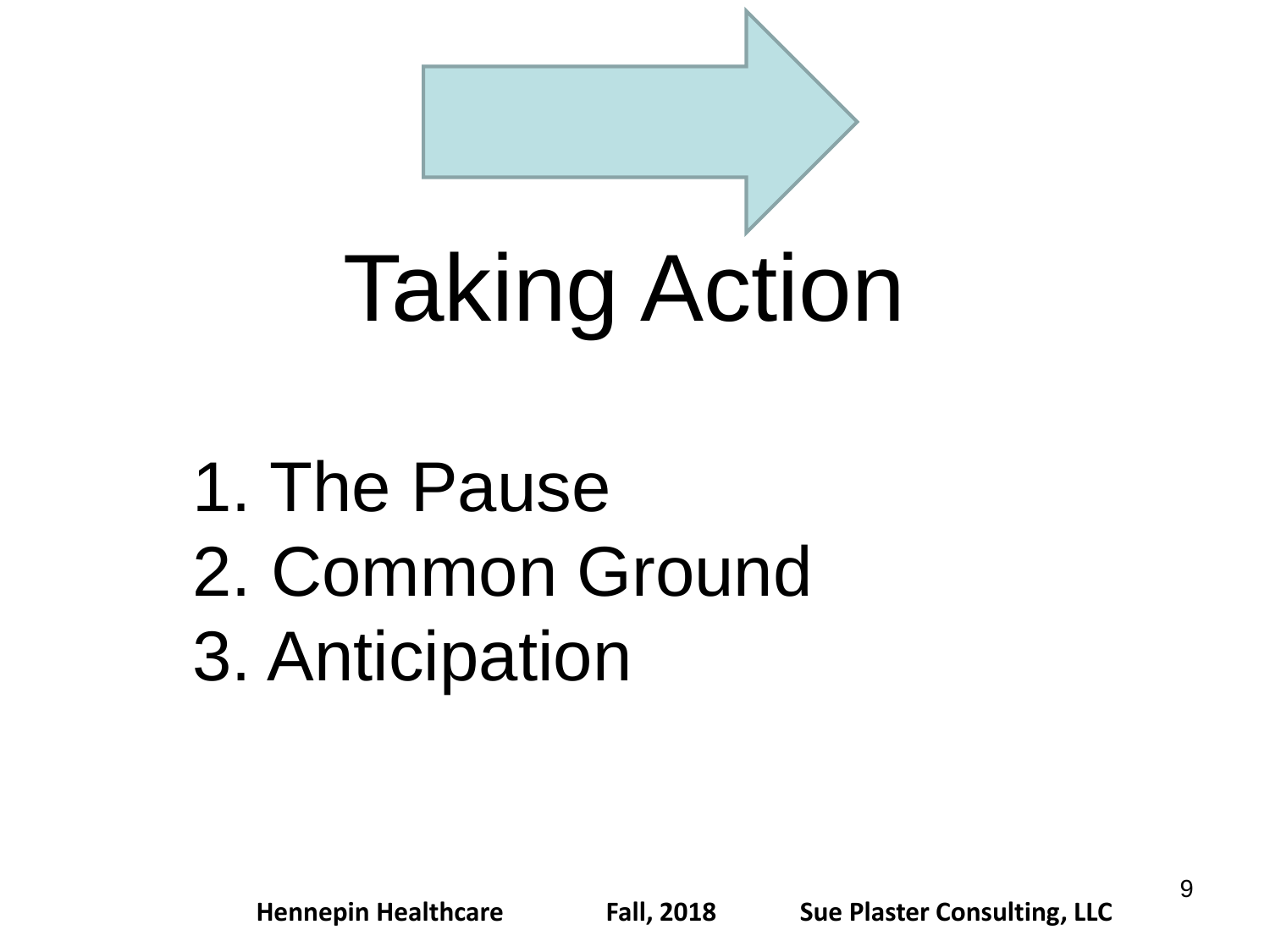# Counteracting Bias – The Pause by Howard J. Ross

*Pay attention to what's happening*

*Acknowledge my reactions, judgments*

*Understand other possible reactions*

*Search for the most constructive way* 

*Execute my action plan*

#### "Act Consistently With What Makes the Most Sense" **Howard Ross**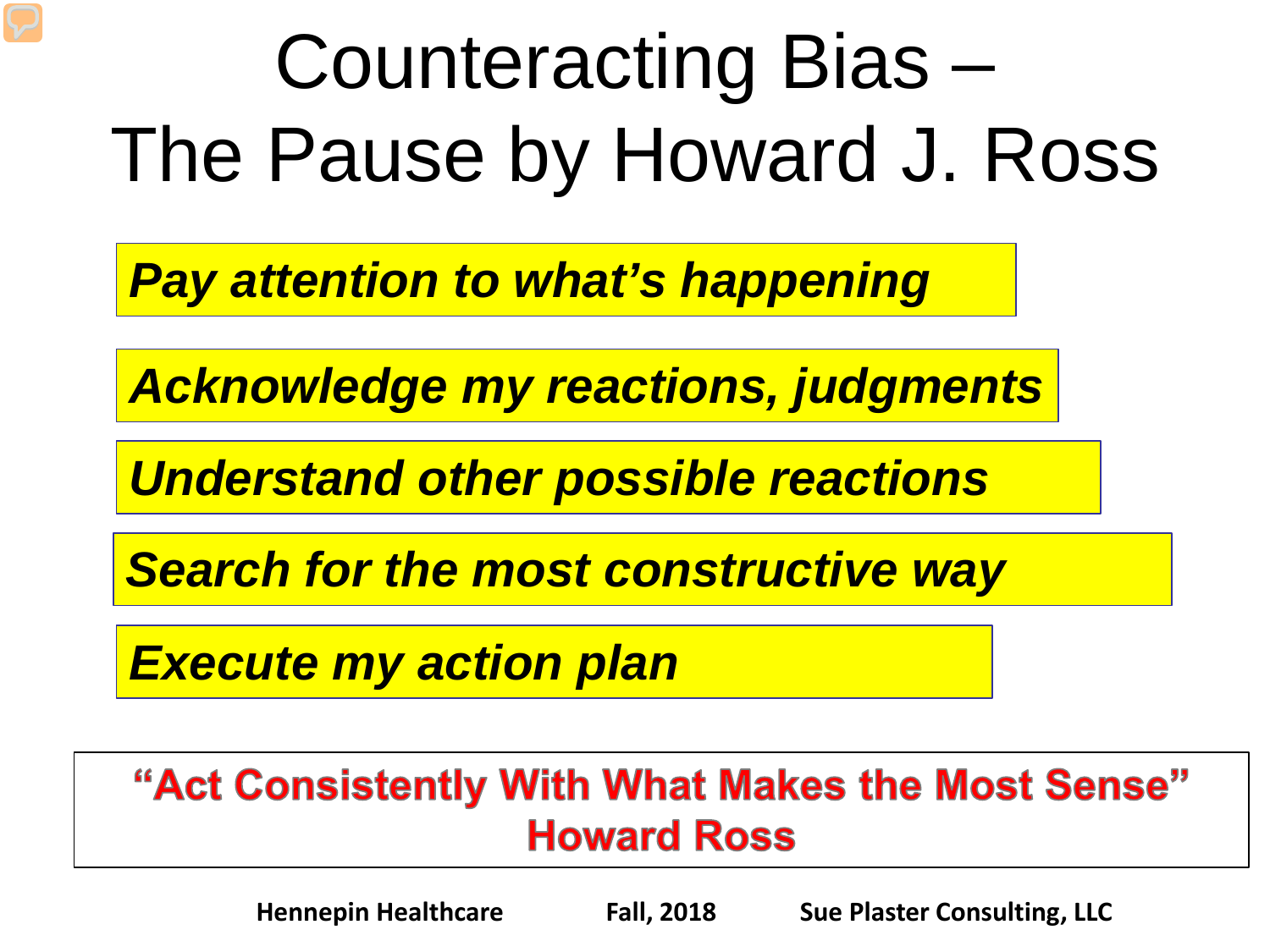Act to Identify and Cultivate Common Ground - Sondra Thiederman, Ph.D.

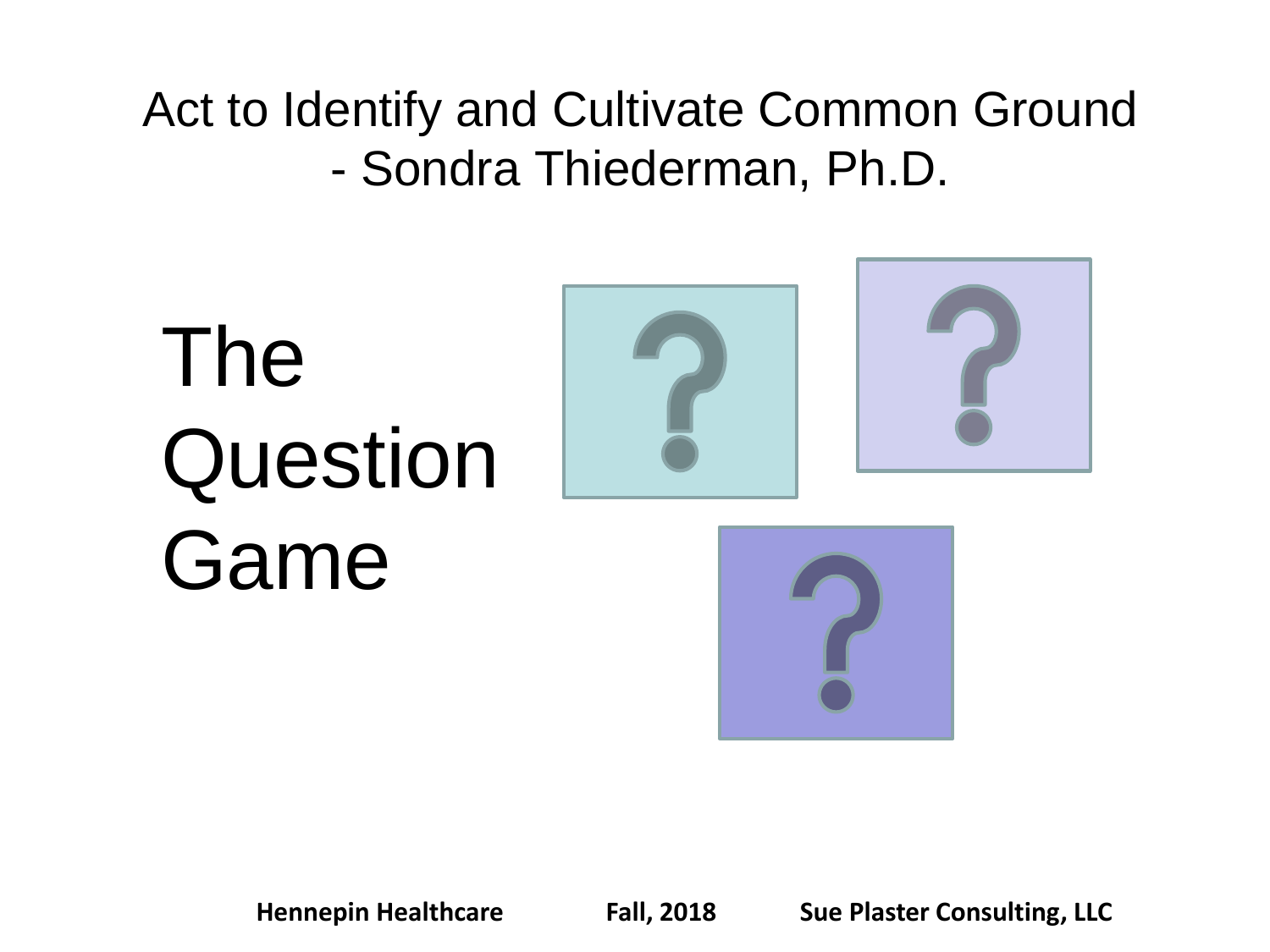### **Respect – Often The Most Powerful Common Ground**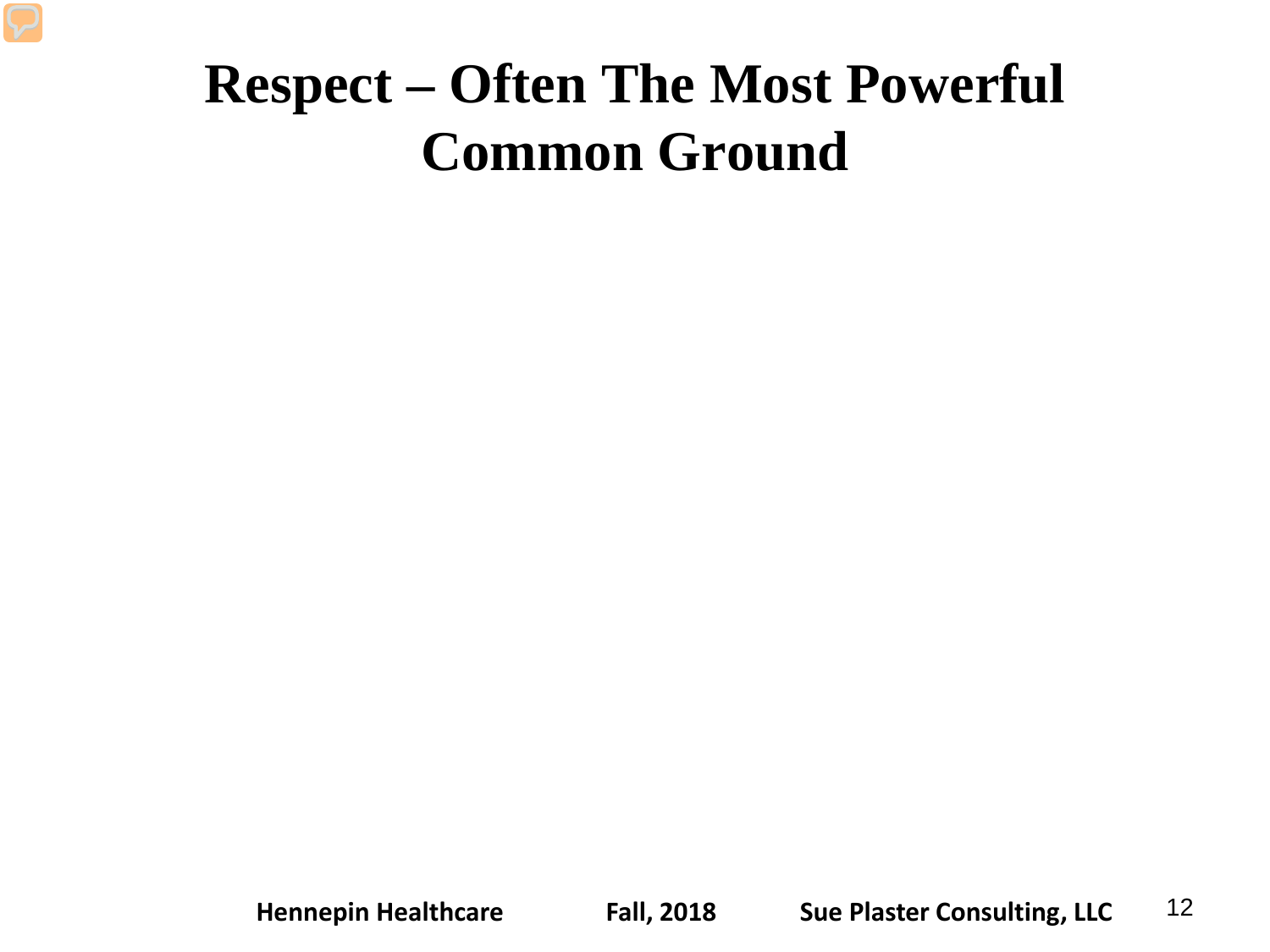### **Respect – A Word With Many Meanings**

**Views of Respect Differ Widely Across Culture, Heritage, Gender, Generation,** etc.





#### **Examples:**

- 1. Achieved and Ascribed
- 2. You Get It For **Breathing**
- 3. Show It To Get It
- 4. Earned In Years

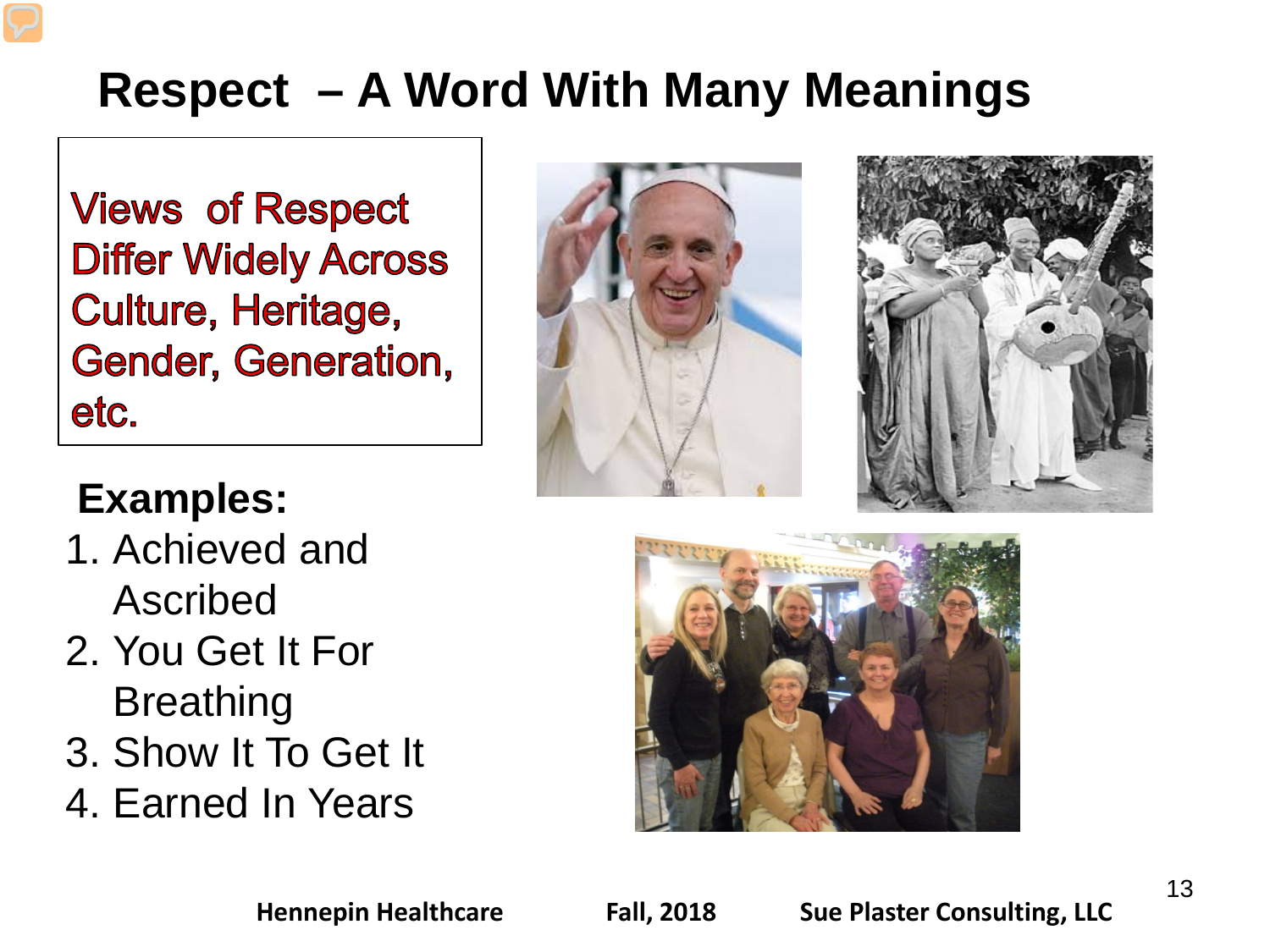# What Were You Taught, Growing Up, About **Showing** Respect?

# **Examples:**

- Oblique Eye Contact
- *"Respeto"*
- Hand to Heart
- Funeral Attire
- Two–Handed Giving

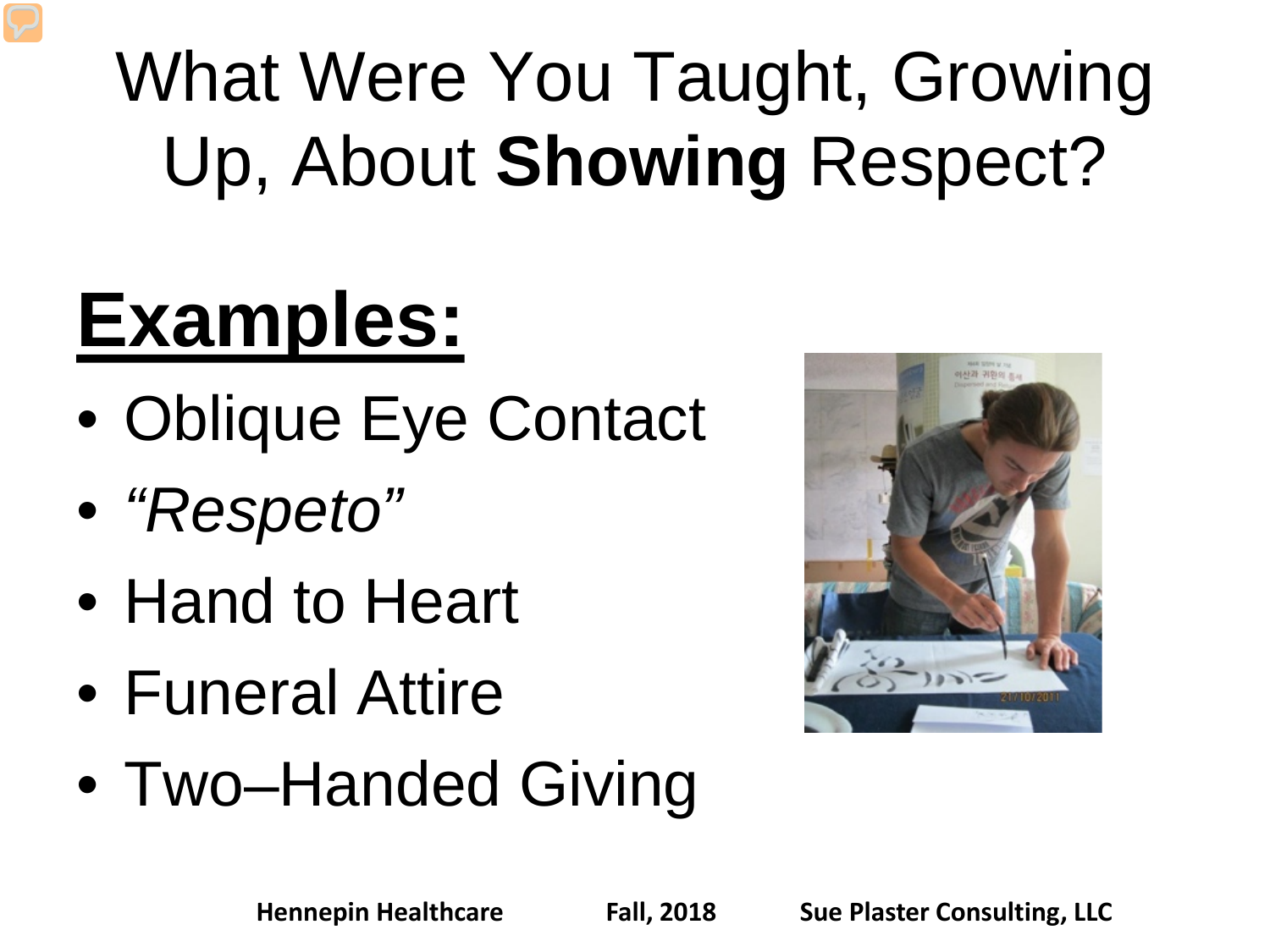### **When In Doubt -- Bridge Cultural Differences With Respect**

- **1. Names and greetings are among the keys.** Learn five common men's and women's names for those groups you work with most often.
- 2. **Advance work** on names and greetings will help you encounter new colleagues and clients.
- **3. A "soft face" and open gestures** may help when you are in doubt how to approach.
- **4. Work on trust building** *before* or *along with* information gathering when you are working across difference.
- **5. If you disrupt a listening pattern**, you may provoke a response, whether or not you can see it.
- **6. If your conflict style is direct**, realize the other person's comfort style may be indirect. The reverse is true too.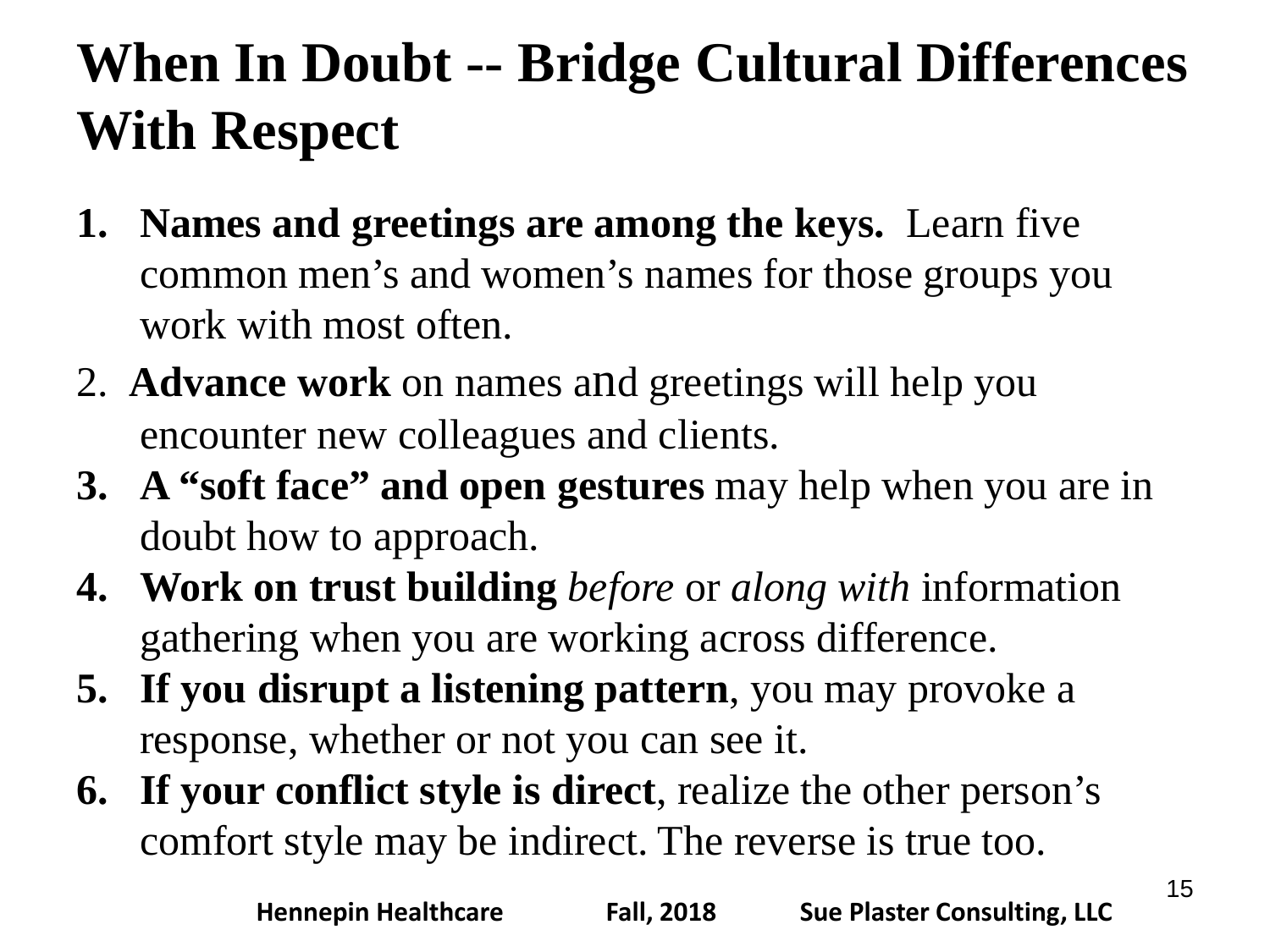#### **Equality - A Poem By Maya Angelou**

You declare you see me dimly Through a glass which will not shine, Though I stand before you boldly, Trim in rank and marking time. You do own to hear me faintly As a whisper out of range, While my drums beat out the message And the rhythms never change.

#### *Equality, and I will be free. Equality, and I will be free.*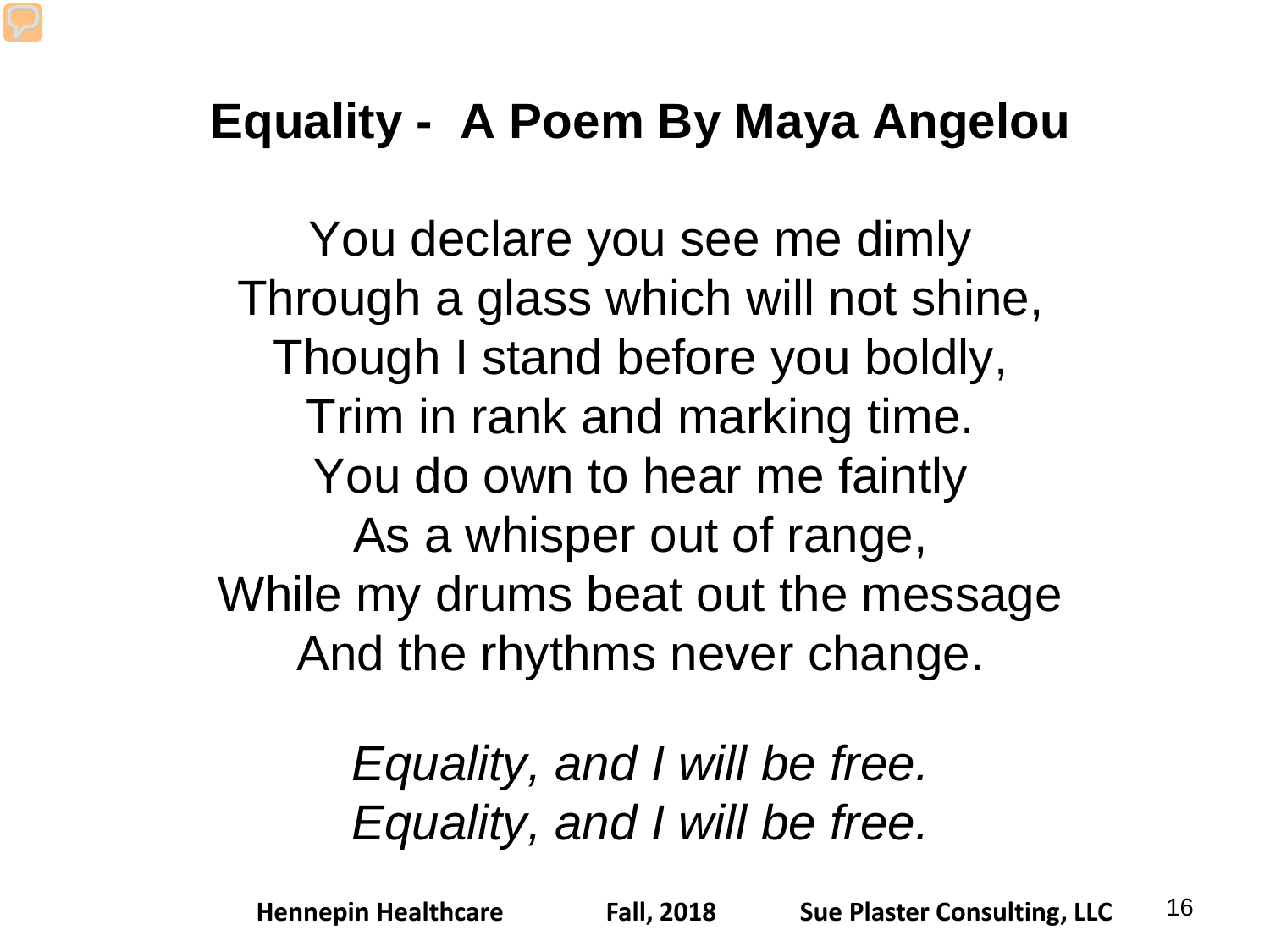

**Sue Plaster, M.Ed. -- Sue Plaster Consulting LLC [plaster.sue@gmail.com.](mailto:Plaster.sue@gmail.com) 612.723.4177 Building Bridges Across Differences [www.sueplasterconsulting.com](http://www.sueplasterconsulting.com/)**

Sue Plaster has a broad career background in diversity and intercultural communications, with more than 30 years experience leading, coaching and advising in organizations. She works with individuals and organizations to address issues and opportunities related to diversity and equity. Her work ranges from assessment and intervention in workplace diversity issues to customer diversity. Sue has a specialty area in helping organizations with succession planning that takes diversity and cultural competence into account. She also helps job-seeking clients to identify, pursue and prepare for potential career opportunities.

Sue served for more than 10 years as Director of Diversity for Fairview Health Services, with responsibility for diversity and cultural competence policy, practice and education in the 22,000 employee health system. Before joining Fairview, Sue was Director of Leadership, Mobility, and Succession Planning for Honeywell Inc. At Honeywell she also held leadership positions in Corporate Promotion and Worldwide Employee Communications.

Sue is a Board Member of the Edina Chamber of Commerce and serves on the Forum for Workplace Diversity Awards Committee.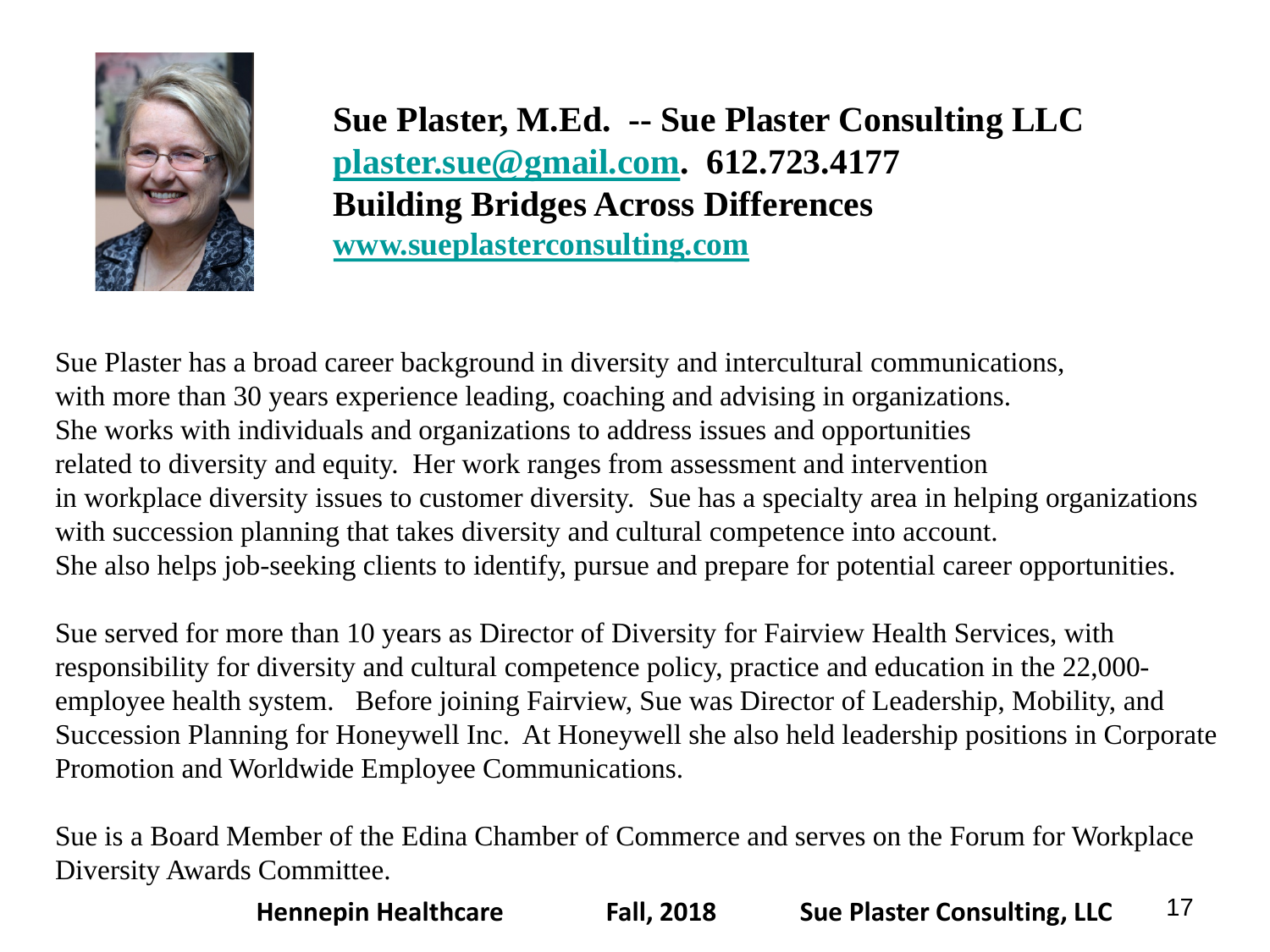## Responding to Unconscious Comments . . . Sue's Suggested Sequence

**Use With Caution and Situational Awareness!**

**Inquire –** Ask them to say more about what they meant.

**Reflect** – Repeat what the person said so they have a chance to hear it as it sounded to you.

**Restate** – Modify what the person said and let them hear how you would have said it in a respectful way.

**Regret** – Offer the person a chance to retract or to apologize, perhaps by starting with, "I know you didn't intend to imply that . . ."

**Reject** – Clearly state that you **do not accept** what was implied or stated.

**Report** – Appropriately report what occurred.

**Copyright Sue Plaster Consulting, March, 2012**